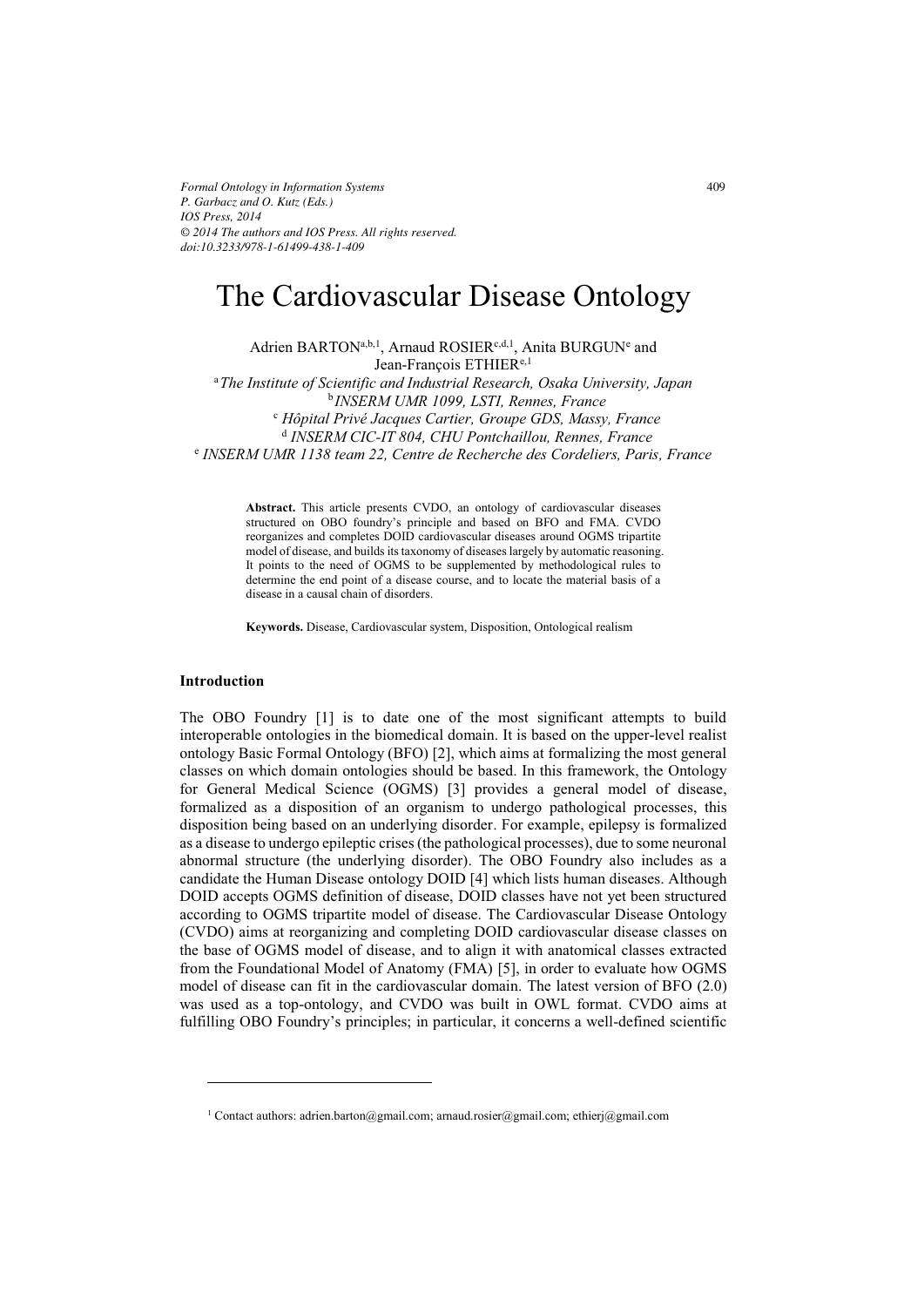field, namely cardiovascular diseases of the human adult, and it is openly available2 . We will present CVDO's classes in a first part, the relations and logical aspects in a second part, and some design decisions we made in a third part<sup>3</sup>.

## **1. Classes**

j

CVDO reuses extensively classes from pre-existing OBO Foundry ontologies, to stay in line with OBO Foundry's interoperability requirements. BFO 2.0 was fully imported, and parts of the other ontologies were imported by MIREOT [6] using Ontofox [7]. 90 classes of FMA relevant for the anatomy of the cardiovascular system were imported, as well as relevant classes from OGMS. 294 classes<sup>4</sup> were imported from DOID, which include references to MeSH, ICD, NCI's thesaurus, SNOMED CT and OMIM diseasespecific concepts and identifiers.

In order to test whether OGMS tripartite structure was applicable, DOID classes were reorganized and completed; in particular, some heart diseases<sup>5</sup> families (like heart valve diseases or heart conduction diseases) were systematically completed. DOID's taxonomical structure was changed were needed. In particular, some classes imported from DOID (and therefore originally categorized as subclasses of *Disease*) had to be reclassified in OGMS tripartite model as subclasses of *'Pathological bodily process'* (e.g. *Infarction*, '*Cerebrovascular accident'*, '*Pulmonary embolism'*, *Ischemia* or *Thrombosis*), or *Disorder* (e.g. '*Esophageal varix'*). We made OGMS structure explicit for most diseases, by introducing related disorder classes with descriptive names like '*Fluid in the pericardial cavity'*, and pathological process classes like '*Right ventricular hypertrophy'*. In total, 290 new classes were created in CVDO. Aristotelian definitions [1] reflecting this new classification are included<sup>6</sup>.

Interestingly, the distinction between a disease and an associated pathological process is sometimes difficult to express in common medical language: for example, "atrial fibrillation" can refer to an episode of atrial fibrillation, or to a disposition to undergo frequently atrial fibrillation episodes. In such cases (which concern mainly heart conduction diseases), we followed the realist methodology by distinguishing two entities: '*Atrial fibrillation (disease)'* (which is a *Disease*, and thus a *Disposition*) and '*Atrial fibrillation (process)'* (which is a '*Pathological bodily process'*). Similarly, when the distinction between a disease and its associated disorder was difficult to express, we introduced two entities – e.g. '*Aneurysm (disorder)'* (the material structure) and '*Aneurysm (disease)'* (the disposition that this aneurysm disorder would rupture, or lead to other pathological processes).

<sup>&</sup>lt;sup>2</sup> http://code.google.com/p/cvdo/, link available from the OBO Foundry website http://www.obofoundry.org/

<sup>&</sup>lt;sup>3</sup> In the following, classes (universals) and the relations between them will be italicized, and the inheritance relations between classes in Protégé will be written in boldface, as **SubClass Of and Equivalent To**.<br><sup>4</sup> For maximal class integration, we imported '*Cardiovascular system disease'* and its recursive closure,

and then removed manually less relevant classes.

<sup>&</sup>lt;sup>5</sup> The reclassification of vascular diseases is ongoing.

<sup>6</sup> As of June 13th, 2014, 282 (new or modified from DOID) Aristotelians definitions have so far been included in CVDO.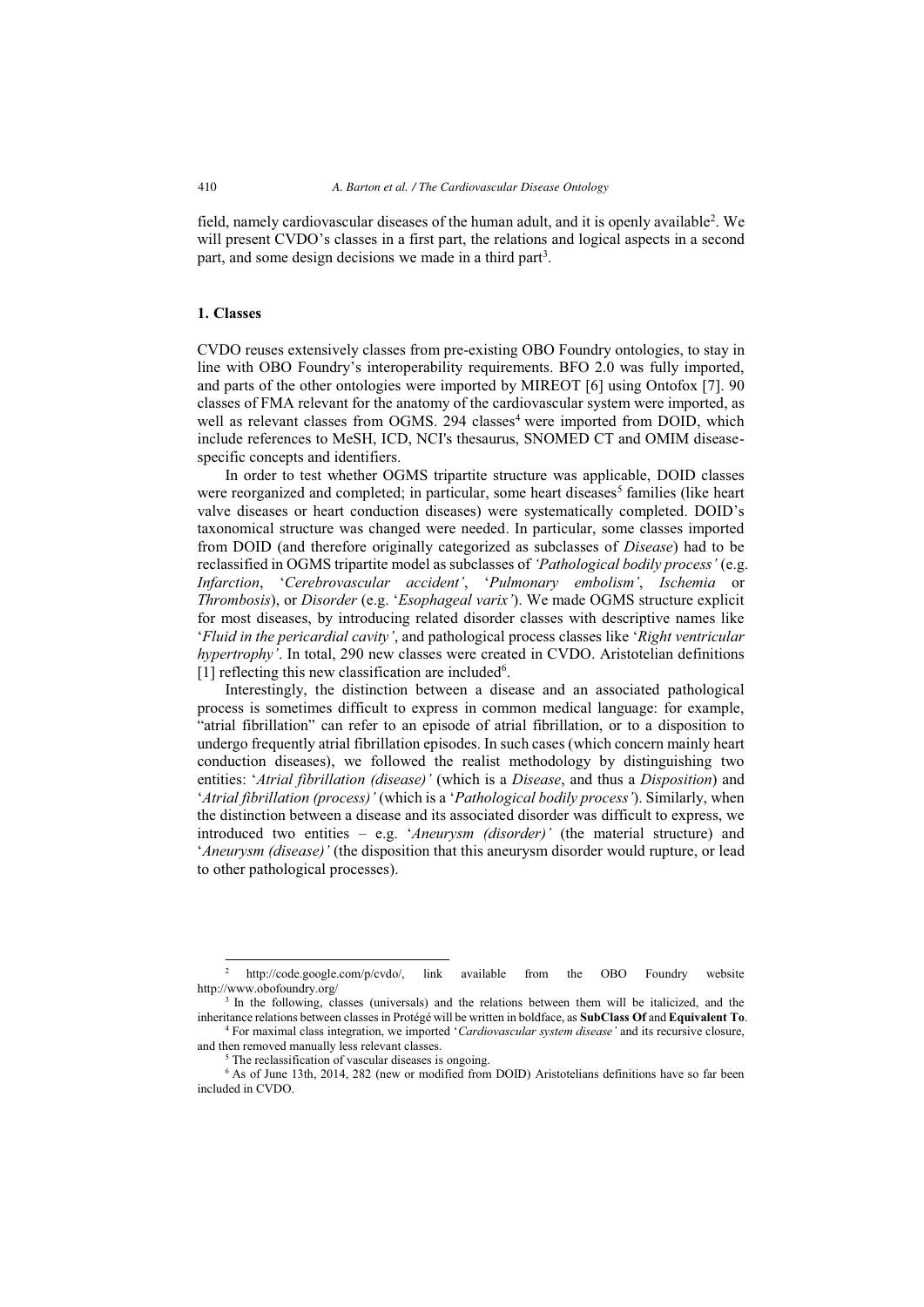#### **2. Relations and reasoning**

Following OBO Foundry's spirit of minimizing the number of relations, we reused only relations coming from BFO  $2.0<sup>7</sup>$ , in particular to relate diseases with their associated disorder and disease course [8]. The disorder *R* underlying a disease *D* is formalized as a material basis of this disposition: *D* **SubClass of** *'has material basis at all times' some R*. The disease *D* is seen as a disposition to its whole disease course *C* [3]: when realized, *D* **SubClass of** *'realized in' some C*. A pathological process *P* of *D* is formalized as being part of this disease course *C*: *C* **SubClass of** *'has occurrent part' some P*.

CVDO was classified as consistent by the Pellet reasoner. 193 classes of CVDO have been axiomatized as defined classes. CVDO is built as an asserted monohierarchy (every class is asserted as being a subclass of at most one parent class<sup>8</sup>), and inferred polyhierarchy. As much as possible, we did not assert the disease taxonomic structure; instead, class axioms were such that the reasoner would build the taxonomy automatically. For example, the disease called "ischemic cardiomyopathy" in the 1995 classification of cardiomyopathies ([9]) is not considered as a cardiomyopathy in the 2008 classification ([10]; see also [11], [12]). In CVDO, accordingly, '*ischemic cardiomyopathy*' was correctly automatically classified as a subclass of '*cardiomyopathy (1995 definition)*', but not of '*cardiomyopathy (2008 definition)*'. Automatic taxonomic classification also enables to group heart diseases along different anatomical criteria (for example, as *'endocardium disease*' / '*myocardium disease*' / '*pericardium disease'*, or as '*left ventricle disease*' / '*right ventricle disease*' / '*heart valve disease'*), and by etiology ('*genetic heart disease*' / '*hypertensive heart disease*' / '*ischemic heart disease*' 9 ). Finally, using the reasoner revealed logical gaps in medical definitions: the reasoner classified '*cor pulmonale*' as a subclass of '*cardiomyopathy (1995 definition)*', and careful reading confirmed that indeed, cor pulmonale satisfies the definition given in [9], although it had not been included in the 1995 classification.

# **3. Design decisions**

-

We had to make several decisions when building the ontology, concerning: the existential conditions of a disease, how to define a disease of a specific anatomical entity (e.g. heart disease), the end point of a disease course, and how to find the material basis of a disease.

#### *3.1. The existential conditions of a disease*

It seems that most dispositions having a disorder as material basis are not diseases before they are realized. Consider for example a disposition to myocardium hypertrophy

 $<sup>7</sup>$  It would also be desirable to be able to relate a disease and its etiological process, or a disorder (for</sup> example a *'hypertrophied myocardium*') and the pathological process that brings it to existence (for example <sup>a</sup>*'myocardium hypertrophy'*), but this would require first to elucidate the nature of causation in BFO. 8

<sup>&</sup>lt;sup>8</sup> The changes in DOID's taxonomical structure imply that using CVDO with the original version of DOID would lead to cases of double asserted inheritance, and to some inconsistencies (e.g. when an entity classified as a disease in DOID is classified as a disorder in CVDO). Thus, CVDO reclassification of DOID concepts could be seen as suggestions for DOID to adjust some of its classifications.

Although it should be noted that formally, the ischemia involved in an ischemic heart disease does not belong to its etiological process in CVDO, but to its disease course.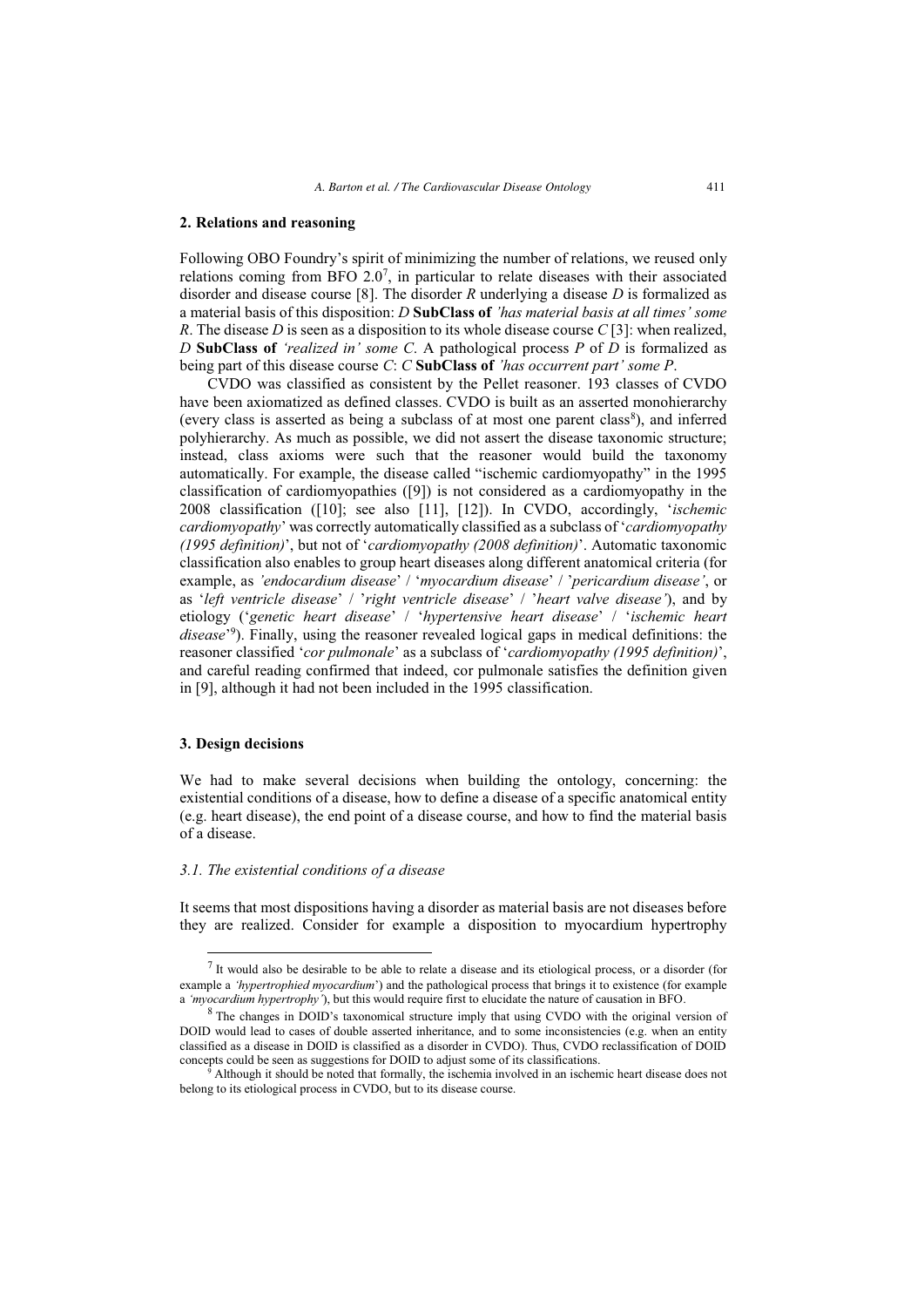because of a mutated gene; we considered this disposition to become a hypertrophic cardiomyopathy disease only if and when the hypertrophy happens (that is, when the disposition is realized) <sup>10</sup> . Thus, we formalized: *'Hypertrophic cardiomyopathy'* **Subclass Of** *'realized in' some ('disease course' and ('has occurrent part' some 'left ventricular myocardium hypertrophy'))*. On the opposite, some diseases may exist even if they are not (and may never be) realized, for example Brugada syndrome, which can lead to sudden death by ventricular fibrillation, but may also remain silent during the whole life of a person<sup>11</sup>. Finally, some pathological processes can happen without a corresponding disease: a person can undergo a thrombosis process because of thrombophilia (a strong disposition to thrombosis), but such a pathological process can also happen because of environmental factors (e.g. a seated position maintained too long) or just as a hazard (i.e. the patient had a disposition for a thrombosis process with a low probability - too low for this disposition to be considered as a disease - but this unlikely process still happened).

### *3.2. Defining a disease of an anatomical entity*

One major decision was how to define consistently disorder, pathological process and disease of an anatomical entity, for example *'Heart disorder'*, '*Heart pathological process*' and '*Heart disease*'. We considered a heart disorder as a disorder located in the heart, rather than being a part of the heart, in order to include disorders such as a bacterial colony in the heart, or a blood clot in a coronary artery. Similarly, we considered a *'Heart pathological process'* as a pathological process that occurs in <sup>12</sup> the heart (e.g. a myocardium infarction). Finally, we considered that a necessary and sufficient condition for a disease to be classified as a heart disease is either to be realized by a disease course including at least one heart pathological process, or to have a heart disorder as material  $basis<sup>13</sup>$ . This raises two further questions: at which point does the disease course of a disease end? And how can be determined the material basis of a disease?

j

 $10$  It could be considered that the patient had a hypertrophic cardiomyopathy even before the gene expression, but this may not fit with common medical language.

 $11$  It would also be desirable to define diseases as having several possible disease courses, each with a different probability. This would however require to represent multi-track [8] and probabilistic dispositions [13], which is still an open issue in OWL.

 $12$  It could seem that some "heart pathological processes" do not occur in the heart, but have the heart as participant, like a heart beating irregularly. However, this specific pathological process can instead be seen as a process of improper myocardium contraction, and thus as occurring in the heart. The only exceptions we found are some pathological process involving heart valves, like a heart valve improper opening or improper close, which can difficulty be interpreted as occurring in the heart valve itself. In this case, we defined two classes: 'heart valve pathological process', defined as pathological processes occurring in a heart valve, and 'pathological process involving a heart valve', defined as pathological processes having as participant a heart valve. This distinction is important, as a disease having a pathological process involving a heart valve is not necessarily a heart valve disease (contrarily to a disease having a pathological process occurring in a heart valve). In subvalvular aortic stenosis, for example, a malformation of the left cardiac ventricle causes an improper opening of the aortic valve; it should however not be classified as a heart valve disease, as it involves

 $13$ <sup>13</sup> A genetic heart disease may be considered as having as material basis an abnormal sequence of nucleotides located in the heart cells where the gene will be expressed (although the abnormal sequence may be present in the whole organism, it will not be expressed in the cells that are not part of the heart).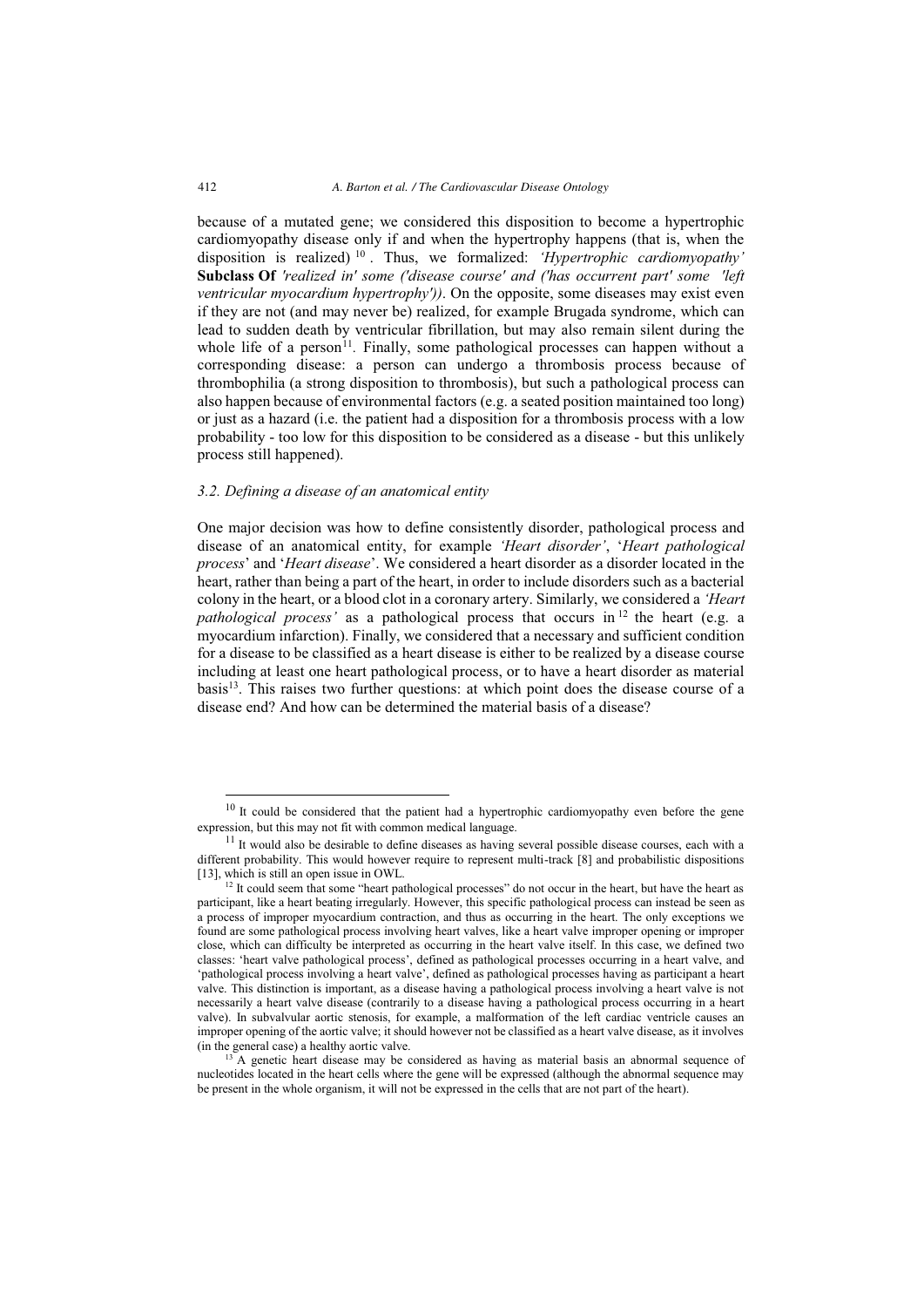#### *3.3. The end point of a disease course*

Consider an instance of systemic disease like hemochromatosis, which affects (by iron overload) many organs at the same time, including the heart. The iron overload in the heart causes a restrictive cardiomyopathy, in which the left ventricular myocardium becomes abnormally stiff, leading to further pathological processes, like a dysfunctional contraction process of the myocardium. Is this dysfunctional process only part of the disease course of the restrictive cardiomyopathy? Or is it also part of the hemochromatosis disease course? One could decide that the disease course of hemochromatosis stops when the disease course of the restrictive cardiomyopathy starts; in this case, this instance of hemochromatosis causes a heart disease (the restrictive cardiomyopathy), but is not by itself a heart disease. Alternatively, one could decide that the disease course of the hemochromatosis includes the disease course of the restrictive cardiomyopathy; in this case, this instance of hemochromatosis would *be* a heart disease (because of the criteria exposed in 3.2; and it would also be a disease of every other organ it affects). CVDO is largely neutral concerning this question, but this is an important issue on which all ontologies based on OGMS should agree.

#### *3.4. Finding the material basis of a disease*

-

Consider again restrictive cardiomyopathy. This disease is not necessarily due to hemochromatosis – it might also be caused by e.g. genetic factors [11]. Is the stiff myocardium the material basis of this disease (in which case the process causing this stiffness may be the etiological process of the disease), or is this myocardium stiffening a pathological process of this disease? In this example – and many others – it was not obvious to the authors<sup>14</sup> when devising CVDO which disorder, in the causal chain of disorders (and pathological processes), should be selected as the material basis of the disease. Therefore, we adopted the following (informal) methodological rule:

"First-Disorder Rule": The material basis of a disease D is the first disorder in the causal chain of disorders in which D appears (or the first disorder that immediately follows the last material basis of any disease preceding D in this causal chain, in case such diseases exist)<sup>15</sup>.

The First-Disorder Rule suggests that the material basis of a restrictive cardiomyopathy may be, for example, a genetic mutation (for a genetic restrictive cardiomyopathy) or iron overload in the ventricles (for a restrictive cardiomyopathy due to hemochromatosis). In all cases, the stiffening of the ventricles walls should be seen as a pathological process of the disease. Thus, *'Restrictive cardiomyopathy'* was formalized as **SubClass Of** *'realized in' some ('Disease course' and ('has occurrent part' some 'myocardium of left ventricle stiffening'))*, rather than as having as material basis the stiff myocardium.

<sup>&</sup>lt;sup>14</sup> Among the authors, A.R. is a cardiologist, J.-F.E. is an internist, A.Bu. is a specialist in medical computer science and A.Ba. is a philosopher.<br><sup>15</sup> This rule should be tested in other medical domains, and refined, as it raises interesting questions – for

example: how can be formally defined the causal chain associated with a disease? What does "immediately follows" mean? Can this rule be applied on leaf disease universals only, or also on non-leaf disease universals? This methodological rule may imply that the material basis of a disease will depend on the degree of precision in the description of the disorders, as well as on the material basis of other diseases in the causal chain; it is an open question whether this is compatible with BFO's realist spirit.